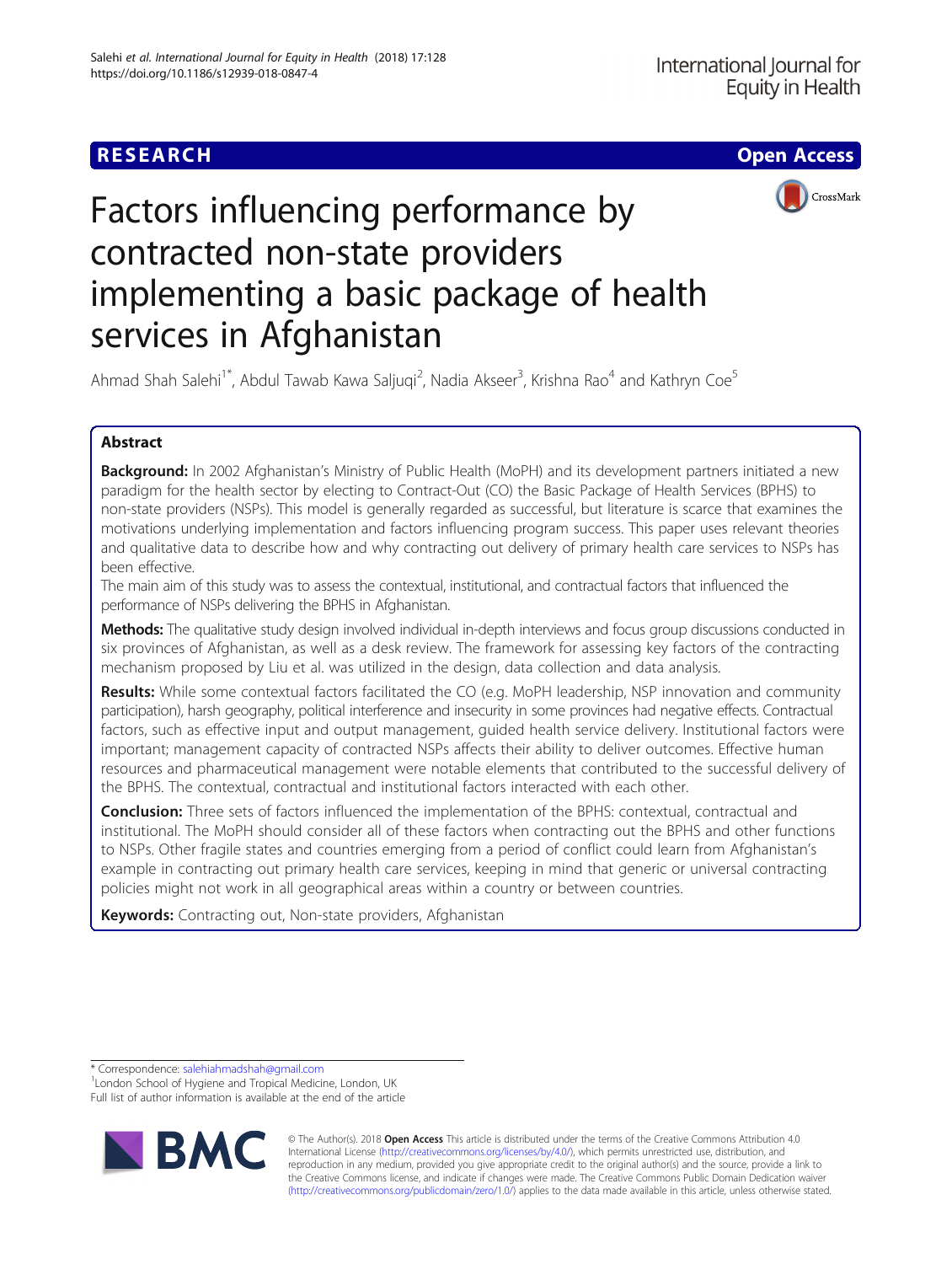## Background

Afghanistan has experienced profound difficulties over the past decades, especially since the 1978 invasion by the former Soviet Union which led to political instability, pervasive conflict and, at times, outright war. In 1992, the Mujahedeen (groups of religiously-driven warriors) took power, initiating a new period of civil war and inter-Mujahedeen conflicts. From 1996 until November 2001, the Taliban emerged as the ruling group in the country with a limited interest in the development of health systems [\[1](#page-15-0)].

In December 2001, a new democratic government was established in Afghanistan with international support. The new government inherited extreme disorder in the health sector. No policies were in place to guide the delivery of services and there was a notable lack of coordination among the many actors working on health. The health sector was characterized by the absence of infrastructure, lack of capacity in the public sector, the shortage of health human resources, and inconsistency in the quality of services being delivered [\[2](#page-15-0)]. Health outcomes were poor as a result of the disarray: the maternal mortality rate in Afghanistan at that time was one of the highest in the world (1600/100,000 live births) and the under-five mortality rate was one of the worst in the region (257/1000 live births) [\[2\]](#page-15-0). Given these challenges, the development of a functioning health care system, which included a program that prioritized maternal and child health, was deemed by the new government to be critically important.

Six months after the new government took power, in May 2002, the Ministry of Public Health (MoPH) established a Basic Package of Health Services (BPHS) with technical support from donors and international organizations. The BPHS was designed to ensure equitable access to a core set of health services in remote and underserved populations. In recognition of the extent of its problems, the Afghan health sector adopted a new paradigm for operations. While health care services were regarded previously as a state responsibility, in 2002 the MoPH and its development partners decided to contract-out (CO) delivery of vital health care services to non-state providers (NSPs) [\[3\]](#page-15-0). This paradigm shift was critically important given that, after decades of war, the newly-established government did not have sufficient capacity to deliver health care to the most underserved in the population.

To rapidly scale up country-wide delivery of the BPHS, the MoPH needed NSPs [[4\]](#page-15-0). NSPs (both formal and informal) already provided a wide range of health care services and had extensive geographic reach. Formal NSPs such as non-governmental organizations (NGOs) had extensive local networks, roots and experience providing health services in districts not controlled by the central government. NGOs—most of which had headquarters in Peshawar, Pakistan—had trained and supported Afghan health providers in many provinces and had gained the trust of communities. These NGOs were well-placed to assume more responsibility for delivering health care services [[5](#page-15-0)].

The MoPH launched BPHS implementation in 2003 with financial support from the United States Agency for International Development (USAID), the World Bank (WB), the European Union (EU) and others in the international community. 31 of 34 provinces were contracted with NSPs and were supported by different donors. As a result, different contracting mechanisms were established to implement the standardized and unified BPHS across the country. The MoPH served as the steward and owner of the program.

More than a decade later, the program's impact was evident in increased health services coverage (defined in terms of having a health facility within walking distance), from 9% in 2002 to 67% in 2015. The country has also made impressive improvements in health systems performance indicators including maternal and child health [\[6](#page-15-0)–[8](#page-15-0)].

Proponents of contracting out in Afghanistan have regarded it as effective in rapidly scaling up health services throughout the country  $[5, 9-13]$  $[5, 9-13]$  $[5, 9-13]$  $[5, 9-13]$  $[5, 9-13]$  $[5, 9-13]$  but critics have expressed concerns about sustainability and cost effectiveness [\[14](#page-15-0)–[17](#page-15-0)]. The factors that have promoted the success of contracting out to NSPs in Afghanistan are not yet well understood. Identifying these factors would provide important lessons for Afghanistan and, more generally, for comparative studies of health systems in fragile states.

Contracting of health services to NSPs is an increasingly prevalent trend in developing countries [[18](#page-15-0)]. Loevinsohn and Harding conducted a comprehensive review of 10 CO mechanisms in low-resource settings. They found that the systems for contracting out needed to be adjusted to address specific needs in each country's unique context [[19](#page-15-0), [20\]](#page-15-0). Moreover, the authors argue, optimal service delivery outcomes are likely to result under the following conditions: when the NSP maintains autonomy from the state; when a focus is placed on outcomes, outputs and cost-effectiveness; and when rigorous evaluation of the contracted-out projects is planned for and conducted on a regular basis.

A few studies have been conducted in Afghanistan on contracting of NSPs. One review discussed contractual factors, such as how partners are selected and what payment mechanisms are used [\[20\]](#page-15-0). Though this review focused on the level of quality of care provided by NSPs, and identified some factors associated with variations in quality, it did not explore contextual or institutional factors related to the contracting structure. The present study aims to address this gap in the literature on health system development in Afghanistan with an in-depth evaluation of the factors underlying the successes and continuing challenges facing a health system in transition from post-conflict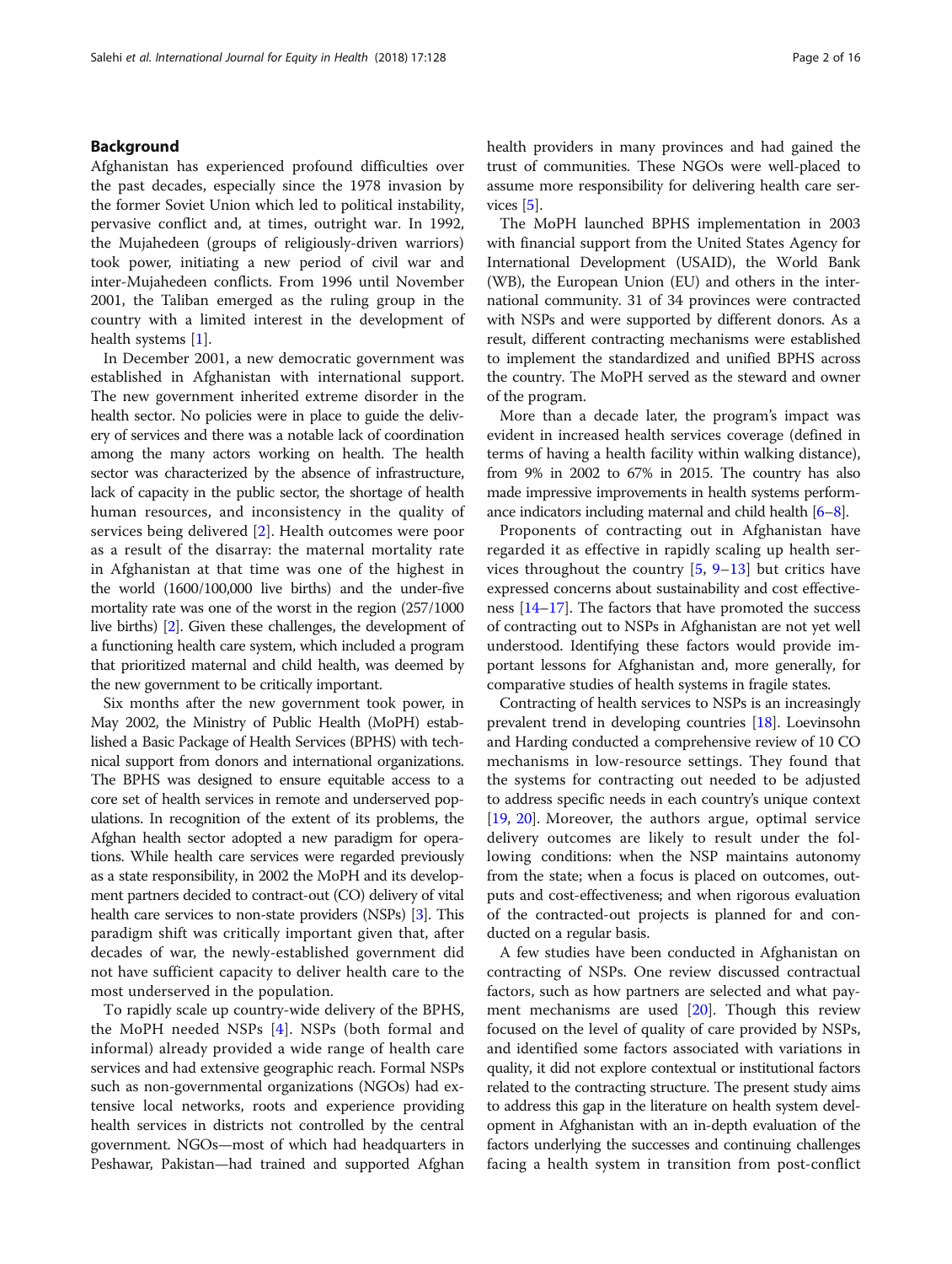development to long-term sustainability. The main aim of this study was to identify the contextual, institutional, and contractual factors that influenced CO of NSPs and their performance during the period 2003 to 2013.

## Methods

## Conceptual framework

Our evaluation of Afghanistan's CO mechanism for BPHS used a conceptual framework developed by Liu et al. as a foundation and a guide for designing the study, developing data collection tools, and analyzing data [[21](#page-15-0)]. Using the Liu et al. framework provided guidance on methodology. Further, it enables comparisons of the situation in Afghanistan with that of other contracting schemes in other contexts that have also been assessed using the same framework. While the specifics of the geographical and historical situation in Afghanistan are unique, adopting a tested and proven framework contributes to the validity of the findings and makes the findings comparable with other situations.

As the Liu et al. framework suggests, this study sought to develop an overview of the contextual, institutional and contractual arrangements that have influenced NSP performance (see Fig. 1) [[19](#page-15-0), [21\]](#page-15-0). The study identifies various factors. The study also reviews program performance measures, including "contractual factors", "contextual factors" (or the external environment) and "institutional factors" (such as hiring and retention of staff, and interactions between providers and purchaser). It sought to capture both intended and unintended effects.

As suggested by Liu et al., the research team conducting this evaluation was not directly involved in the delivery of services in the provinces where the research was carried out. The research team was external to the provinces of interest, and comprised the primary investigator (PI), three co-investigators (COI), six field investigators (FI) and one research coordinator.

In order to represent the varying contexts in Afghanistan, the research was conducted in six provinces: Balkh, Bamyan, Herat, Kabul, Kandahar, and Nangarhar. Aspects of the context included the level of security, geographical features, ethnic variations (i.e. including both Pashtun and Tajik majority provinces), the donors involved (i.e. The World Bank, USAID and EU), and implementing NSP organization.

#### Data sources

Three main data collection methods were used: desk review, individual interviews and focus group discussions.

#### Desk review

Our literature review explored a range of documents pertaining to the research objectives, including addressing

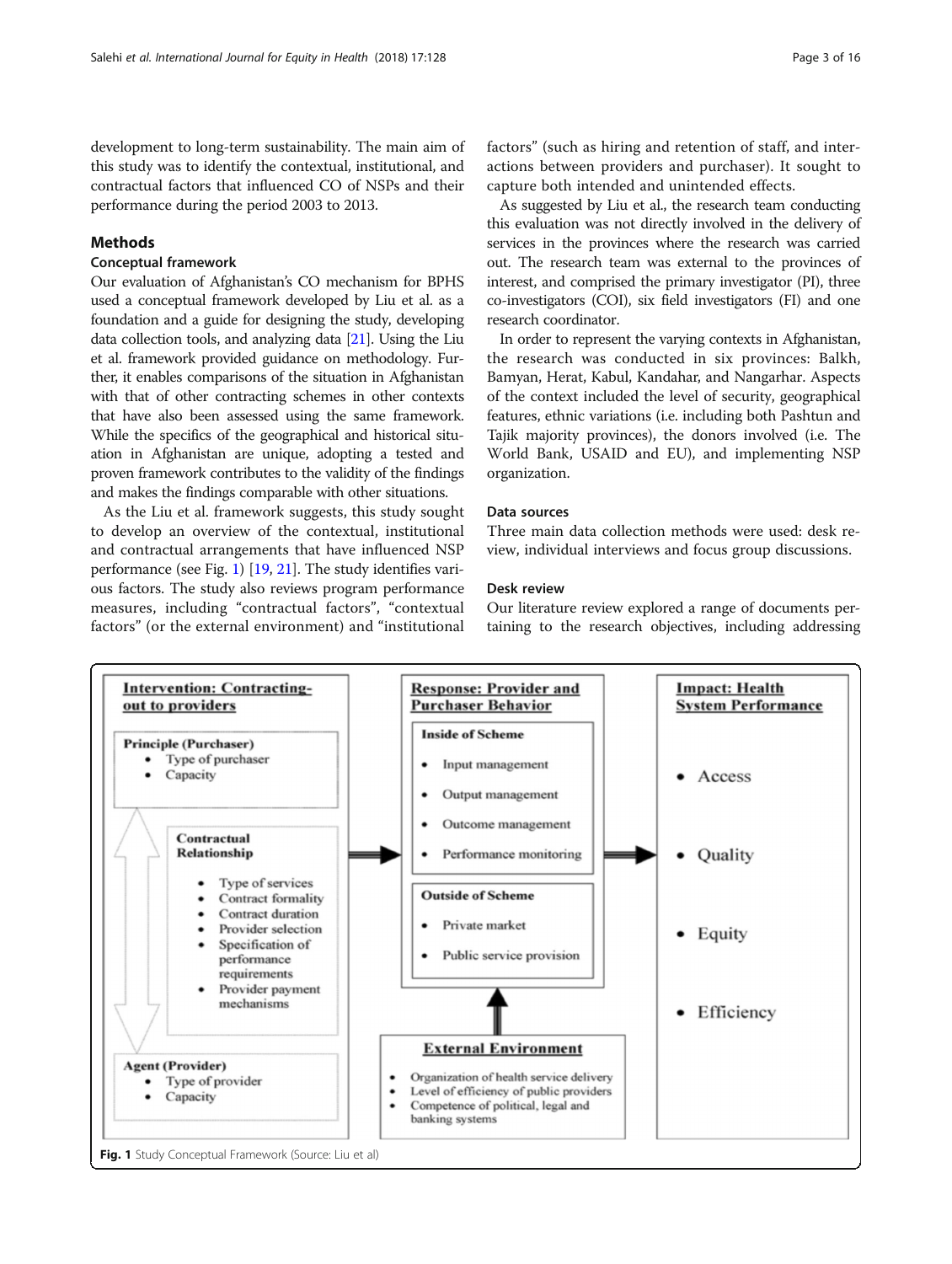critical issues and major policy arguments related to the role of NSPs in Afghanistan. The desk review incorporated academic papers, gray literature, reports, and official policy documents.

## Qualitative data collection methods: KI interviews and FGDs

Liu et al. note that qualitative data provides rich insights on factors influencing program effectiveness. In line with this comment, this study involved two qualitative data collection methods: in-depth interviews with key national and provincial stakeholders and focus group discussions with local-level stakeholders. We used a purposeful sampling technique to ensure diversity among our respondents [[22](#page-15-0)]. The sampling plan was stratified according to different categories of stakeholders: representatives of the MoPH at both the central and provincial levels, donors, UN agencies, NGOs, health care workers, and health professional associations. The variety allowed the team to explore perceptions and ideas from a diverse group, identifying similarities and divergences across the respondent categories.

The stakeholder and focus group interview guides were developed by the core research team (PI and COIs). The guides were translated into both the Dari and Pashto languages and then cross-translated, piloted, and corrected in order to finalize the study instrument. All interviews and discussions were conducted in either the Dari or Pashto language based on participant preference. Transcriptions were generally made on the same day (or as soon as possible) by the field investigators (FIs), who used both their field notes and recordings to ensure accurate transcription of interviews.

The FIs carried out 36 in-depth interviews and 6 FGDs across all categories of study participants. By design, we focused on health workers' experiences with the contracting out mechanism; no patients or beneficiaries were included in the study. Table [1](#page-4-0) lists all types of interviewees and their affiliations. The interviewees for in-depth interviews were selected using purposeful sampling that considered institutional affiliation (i.e. government or NSP), geographical distribution (representing all the provinces where the study was conducted), and function in the system (policy maker, manager or field level worker). Interviews were conducted at the respondents' workplaces or other locations where the participants felt comfortable.

The participants for the FGDs were also selected through a purposeful sampling process that sought to keep the composition of the FGDs constant across provinces. The members of each FGD were recruited based on predefined criteria and in collaboration with local health authorities. Characteristics of FGD participants are summarized in Table [2](#page-4-0). The FGDs were conducted in neutral settings where the participants could freely express themselves.

The FIs who collected the data were recruited and trained in March and April 2016 by the PI and COIs. The field work, led by the PI and coordinated by the research coordinator, was conducted in June and August 2016. Only the research team had access to the data collected and all interviews and FGDs were assigned codes to preserve anonymity when citing quotations.

#### Data analysis

Interview transcriptions and field and diary notes were included in the data analysis. We used content analysis to consider the key issues, elements and outcomes [\[23](#page-15-0)]. Topics and concepts were identified, highlighted and placed in categories of association. Themes and statements were coded according to the conceptual framework. Representative quotes were selected and allocated to the relevant classifications. Common viewpoints were described, and particularly important responses were elucidated. Finally, each category was studied and discussed by the research team to develop interpretations of the data that addressed the aims and objectives of the study.

Findings from the interviews and FGDs were triangulated with other data sources in four ways. First, the research team assessed the consistency of the findings generated using the different data collection methods. Second, we examined the consistency of different data from the same method. For instance, we compared multiple sources' perspectives about the procurement of medical supplies, a topic we discussed with donors, MoPH policy makers and NSPs. Third, multiple analysts reviewed all findings. Fourth, we used various perspectives and theoretical frameworks when interpreting the data. In all cases we made sure that the personal opinions of the research team members were not reported as part of the results.

Combining multiple observers, theories, methods, and data sources helped to avoid problems created by collecting data using only a single method or from only one source. The breadth of perspectives included in the analysis allowed us to comprehensively assess the program and isolate the impact of CO. This was frequently difficult, given the prevalence and severity of problems such as those posed by the environment in parts of Afghanistan [[21](#page-15-0)].

#### Results

The results of the study are presented in line with the study's main objective: to understand the key contextual, contractual and institutional factors that have influenced contracted NSPs' performance in delivering the BPHS in Afghanistan. These factors are presented in brief in Table [3](#page-5-0). Each factor is discussed in detail in the following sections.

The Liu et al. framework proposes that creating an impact on the health status of a population through contracting out depends on the interplay among three types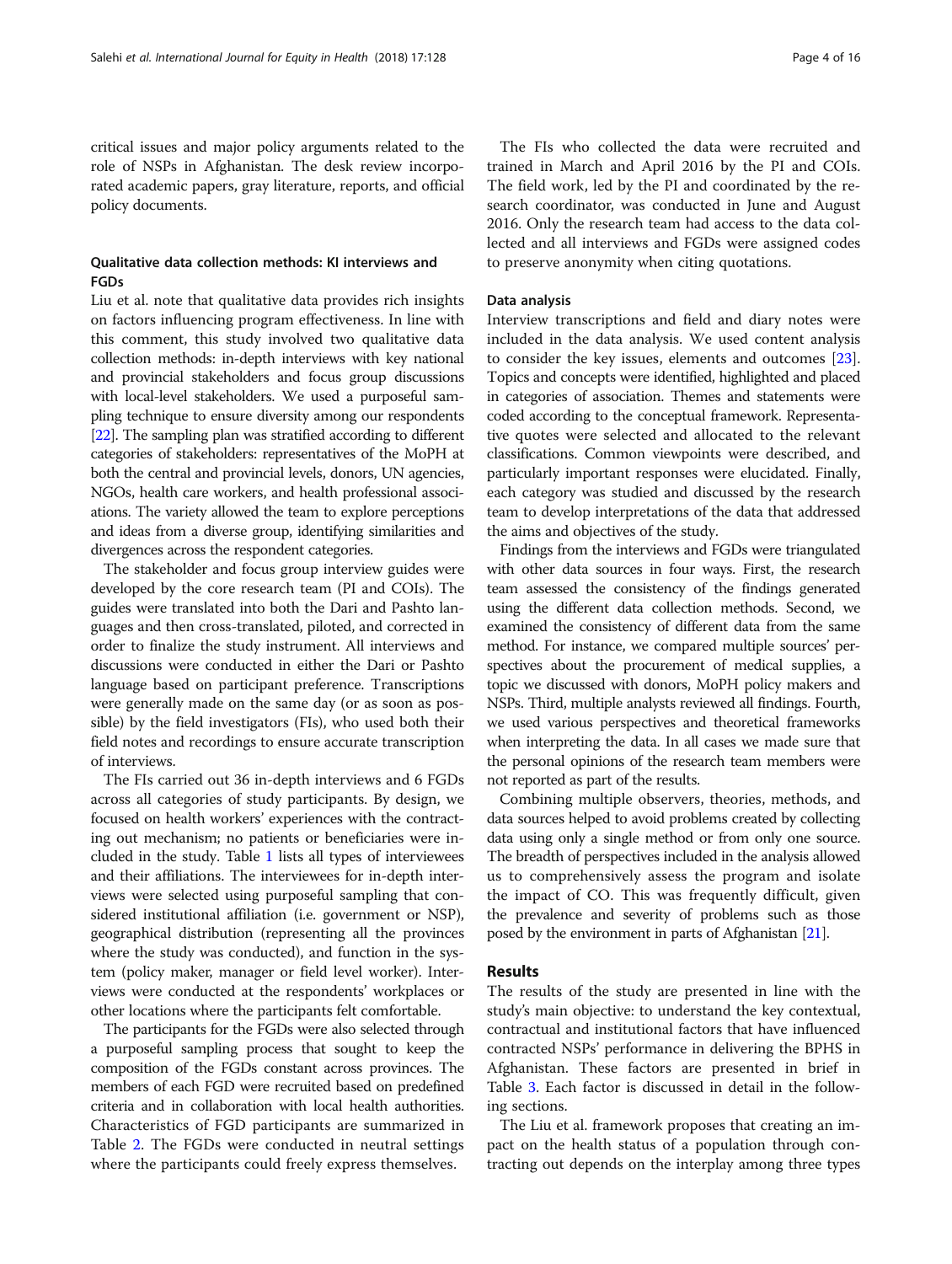| Institution                                                                                                    | Person(s) to be Interviewed                              | Number (n)                              | Reason for Selection                                                                                                                                                                                         |
|----------------------------------------------------------------------------------------------------------------|----------------------------------------------------------|-----------------------------------------|--------------------------------------------------------------------------------------------------------------------------------------------------------------------------------------------------------------|
| Central Ministry of Public<br>Health (MoPH)                                                                    | Deputy Minister of Policy<br>and Planning                | 1                                       | One of four people at MoPH who initiated<br>the contract-out mechanism and continues<br>to oversee the provision of health services<br>by NSPs                                                               |
|                                                                                                                | General Director, Policy<br>and Planning                 |                                         | Has essential information on contextual,<br>contractual and institutional standards<br>and variations                                                                                                        |
|                                                                                                                | Head of Health Management<br>Information System (HMIS)   | 1                                       | HMIS manages self-reported data from the<br>NSPs on a monthly basis; the department has<br>been involved since the start of the BPHS                                                                         |
|                                                                                                                | Head of Monitoring & Evaluation<br>(M&E)                 |                                         | The department works with the third-party<br>evaluator to develop and oversee the BSC                                                                                                                        |
|                                                                                                                | Head of Grant and Contract<br>Management Unit (GCMU)     |                                         | GCMU was created specifically for the purpose<br>of facilitating the contracting process; manages<br>procurement, contract management and<br>compliance evaluation of the NSPs for<br>implementation of BPHS |
|                                                                                                                | Provincial Liaison Director                              |                                         | Responsible for coordinating provincial-level<br>activities; can provide detail on provinces                                                                                                                 |
| Provincial MoPH                                                                                                | Provincial Health Directors                              | 6 (one per province,<br>six provinces)  | Provide key information about the context,<br>type of contract and institutional factors for<br>the respective provinces                                                                                     |
| Third Party Evaluator (Johns Hopkins<br>University and Indian Institute for<br>Health Management and Research) | Evaluator                                                |                                         | Assessed the performance of BPHS across the<br>country from 2004 to 2013, applying BSC and<br>conducting household surveys                                                                                   |
| Donors (USAID, WB, EU)                                                                                         | Health team leaders<br>3 (3 main donors)                 |                                         | Represent the interests and opinions of the<br>three main donors supporting the CO program                                                                                                                   |
| Non-state providers (NSPs)                                                                                     | NSP Managers, Kabul (national<br>and international NGOs) | 6 (one per province,<br>six provinces)  | Understand the type of contract in their province;<br>provide key information about contractual<br>arrangements, context and institutional factors                                                           |
|                                                                                                                | Provincial NSP managers                                  | 6 (one per province,<br>six provinces)  | Province-specific input to contextualize<br>information and get field-level knowledge<br>about each contracted NSP                                                                                           |
|                                                                                                                | Heads of health facilities                               | 12 (two per province,<br>six provinces) | Views of frontline health workers on CO and the<br>contractual, institutional and contextual variations                                                                                                      |

<span id="page-4-0"></span>Table 1 Smpling frame for in depth ke informent interviews (KIs)

Table 2 Sampling frame for focus droup discussions

| Institution      | Participant                                       | Number (n) | Reason for Selection                                                                                                                                                                     |
|------------------|---------------------------------------------------|------------|------------------------------------------------------------------------------------------------------------------------------------------------------------------------------------------|
| MoPH             | Preventive Health Care (PHC) Officer              |            | Is aware of all the contractual and service delivery programs in the province                                                                                                            |
|                  | <b>HMIS Officer</b>                               |            | Responsible for collection of data from all health facilities at the provincial<br>level and relaying it to central HMIS in Kabul; collects all indicators of BPHS<br>on a monthly basis |
|                  | Reproductive Health Officer                       |            | Provides technical perspective on components of BPHS related to maternal<br>and child health services                                                                                    |
|                  | Expanded Program of Immunization<br>(EPI) Officer |            | EPI is the largest health program in the country; officers are experienced<br>and familiar with NSP service provision                                                                    |
| NSP <sub>S</sub> | Deputy Project Manager                            |            | Oversees monitoring and evaluation of all programs under contract                                                                                                                        |
|                  | Finance Manager                                   |            | Manages inputs and financial mechanisms of NSPs; understands provider<br>payment mechanisms                                                                                              |
|                  | <b>Community Supervisor</b>                       |            | Provides views from community and frontline health workers                                                                                                                               |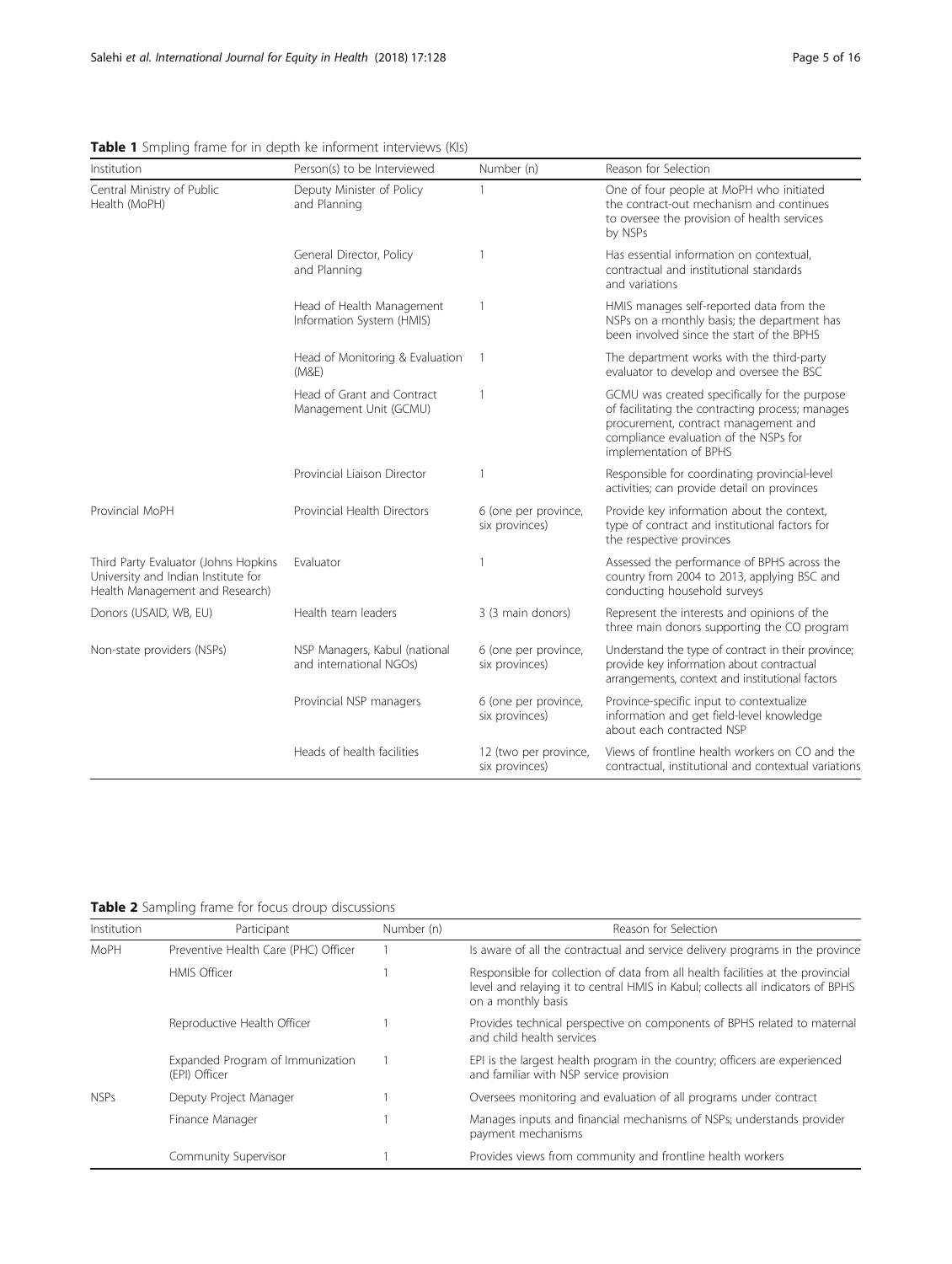| Category of Factor             |                                                            |                                |  |
|--------------------------------|------------------------------------------------------------|--------------------------------|--|
| Contextual                     | Contractual                                                | Institutional                  |  |
| · Sociocultural environment    | • Contractor selection                                     | Fxternal:                      |  |
| • Political environment        | • Contract duration                                        | • Performance monitoring       |  |
| • Legal and policy environment | • Contractual requirements                                 |                                |  |
| • Geography                    | • Types, formality and duration of services to be provided | Internal:                      |  |
|                                | • Payment mechanism                                        | · Inputs, outputs and outcomes |  |

<span id="page-5-0"></span>Table 3 Factors Assessed in this Study

of factors: contractual, contextual and institutional [\[21](#page-15-0)]. When these three sets of factors interact effectively, the health system produces better outcomes, namely: quality, access and coverage of health services. These, in turn, combine to produce the final goals: improved and equitable health status of the population. For example, favorable contextual factors pave the way for a better contractual mechanism to function, which in turn smooths potential pitfalls faced by the institutions involved. The interactions among the three types of factors are therefore as centrally important as identifying and categorizing the factors. These interactions are depicted in Fig. 2.

In the following sections we describe how each factor contributes to improving the performance of the CO mechanism for NSPs contracting-out. We then discuss how their interaction produces impact.

## Contextual factors

Contextual factors include any conditions that create either a conducive or unfavorable environment for an effective program of contracting-out. In Afghanistan, the sociocultural and geographic factors were long-standing conditions. On the other hand, the political changes that followed the fall of the Taliban created a new legal and policy foundation for contracting out. Table [4](#page-6-0) summarizes the contextual factors that emerged from the study data.

#### Sociocultural norms

Sociocultural norms at provincial level were identified by all categories of participants, from policy makers at the MoPH to donors to provincial- and field-level health workers, as a key factor influencing the delivery of health services [MoPH-02][DPR-01][HW-07][PPHD-07]. For example, in some provinces it is culturally unacceptable for a male health worker to examine a female patient. Coupled with a relative lack of women with higher education, leading to a shortage of local female health workers, this situation compromises health care access for women. In other provinces, different sociocultural rules about female modesty and gender apply. In these provinces, socio-cultural norms allow women to be examined by male health workers and as a result, women have better access to health care regardless of educational level. For instance, in Bamyan women actively participate in the health care system, which is functioning. Women provide some health services, and female and male health workers working together is the norm. In other parts of the country, such as Nooristan, this would not be considered culturally acceptable, requiring a different health system structure [MoPH-02].

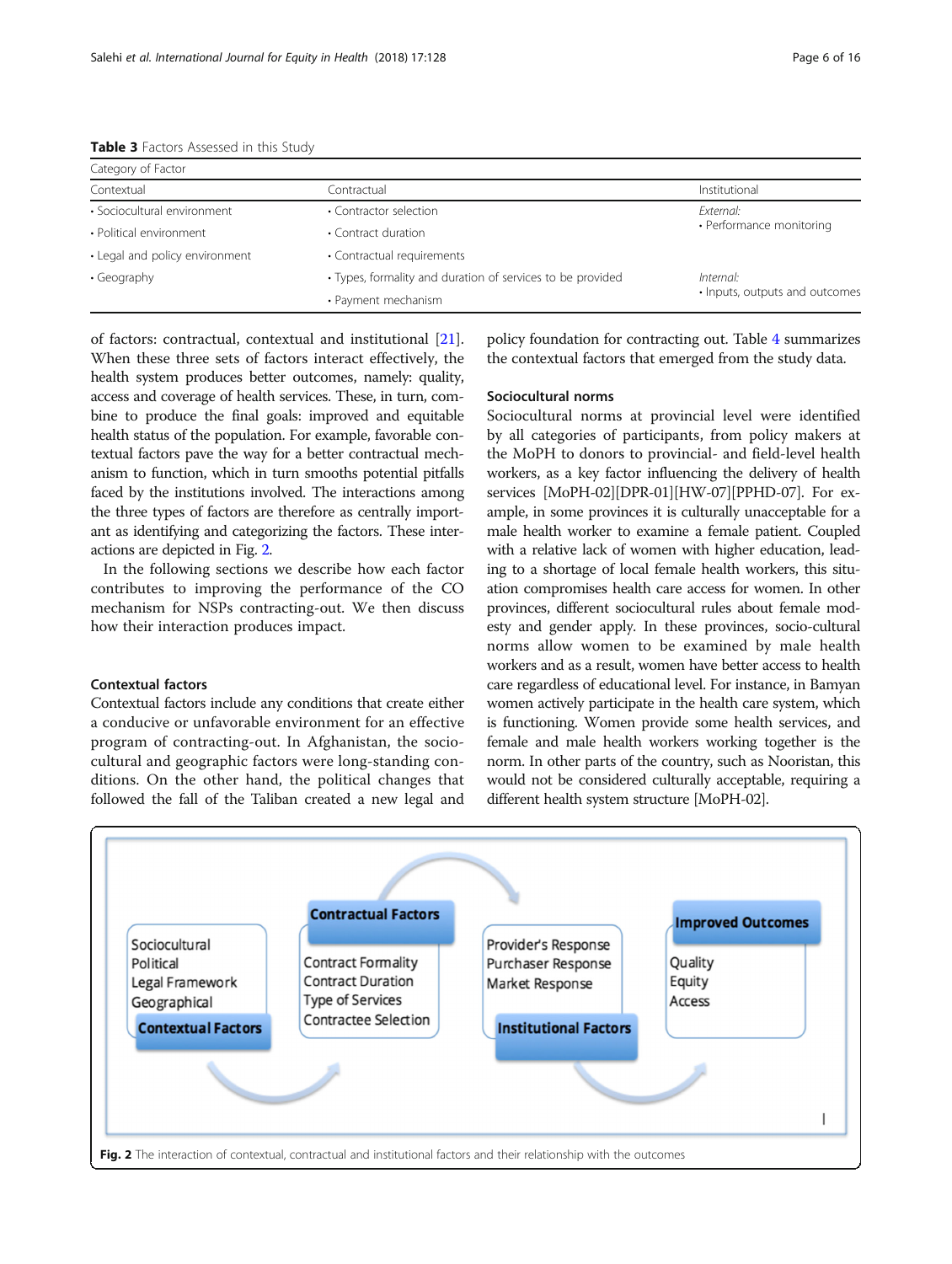<span id="page-6-0"></span>

|  | Table 4 Summary of contextual factor findings |  |
|--|-----------------------------------------------|--|
|  |                                               |  |

| Contextual factor                       | Features (positive $(+)$ or negative $(-)$ impact) affecting contracting-out                                                                                                                                                                                                 |  |  |
|-----------------------------------------|------------------------------------------------------------------------------------------------------------------------------------------------------------------------------------------------------------------------------------------------------------------------------|--|--|
| Sociocultural environment               | $\cdot$ Ethnic and religious traditions and cultures (+/-)<br>$\cdot$ Traditional gender constructs (-)<br>• Social capital and culture of community participation (+)                                                                                                       |  |  |
| Political, policy and legal environment | • Capacity and structure of provincial health departments (+/-)<br>· Influence of political leadership on hiring of staff and implementation of services (-)<br>• Conflict and insecurity $(-)$<br>• MoPH and central government's enabling legal and policy environment (+) |  |  |
| Geography                               | • Accessibility of health services to population $(+/-)$<br>• Willingness of health professionals to serve in remote/insecure areas (+/-)<br>$\cdot$ Ease of access for supplies $(+/-)$<br>$\cdot$ Ease of access for monitoring (+/-)                                      |  |  |

#### Political and security factors

Successful leaders are marked by their ability to maintain close relationships with local people and agencies [[24\]](#page-15-0). The level of, capacity at, and structure of, the provincial health department was mentioned by participants as a key element affecting the delivery of health services in general, and contracted-out services in particular. Participants' views were similar at the central and provincial levels. For instance, policy makers in Kabul felt that a provincial health director could facilitate better provision of health services by NSPs by making resources available and promoting the success of health service delivery efforts [MoPH-02]. The capacity and structure of the provincial health department is linked to other provincial leaders such as political figures, influential local residents and the provincial governor. However, all participants described unwanted political interference in decisions related to the delivery of health services, such as choosing where to deliver services, pushing for the hiring and firing of certain health workers or contracting with specific companies for logistical support. One respondent stated:

Sometimes the politicians interfere [with the implementation of the health services]. They recommend to the NGO an irrational establishment of a health center. [As a result] underutilized clinics are created due to political reasons. The CHC [Comprehensive Health Center] is established but population around it is not sufficient [to reach the targeted number of clients]. [DPR-01]

Political interference has proven a key challenge to contracting out programs, as NSPs have to work with local officials, warlords, members of Parliament and other influential members of the community on a regular basis. [MGR-03].

Provision of services by NSPs was also considered a challenge to government authority. Several provincial government officials interviewed reported that the CO mechanism has undermined the role of the government in service provision, consequently calling into question the legitimacy of the government. Government officials expressed concern that the population only perceives that the services are provided by NSPs and does not understand the government's role in providing health care services [PPHD-06] [PPHD-04].

Respondents in all categories unanimously stressed that security is an essential factor in creating an enabling environment for the effective provision of health services by NSPs. Respondents from Nangarhar and Kandahar expressed the most concern about security. Insecurity is debilitating to the delivery of health care. Several interviewees described the impact of worsening security in some provinces after 2007. Increasing insecurity in these areas affected both the delivery of services and reduced the ability of the MoPH to conduct monitoring and supervision [MoPH-02]. Those NSPs with long-established relationships with local communities have generally managed to continue delivering services even in areas controlled by anti-government groups, although many incidents were mentioned when clinics had to close, or were even attacked, during a local conflict. A respondent from one of the least secure areas summarized the problem:

War, and the local situation, have huge impact on [health services]. If somewhere there is war and the situation is not normal then an NGO can't find qualified staff and can't provide [health services]. [PPHD-06]

#### Geography

Geographical features also have a significant impact on the reach and effectiveness of health services. Each province of Afghanistan has distinct geographical characteristics that affect the distribution of health facilities and provision of health services. It is particularly difficult to guarantee regular supplies of medicines and medical equipment in hard-to-reach areas in mountainous regions. The difficult geography is compounded by challenges created by the climate. NSPs have to plan ahead to maintain services during often long periods of road closures in winter.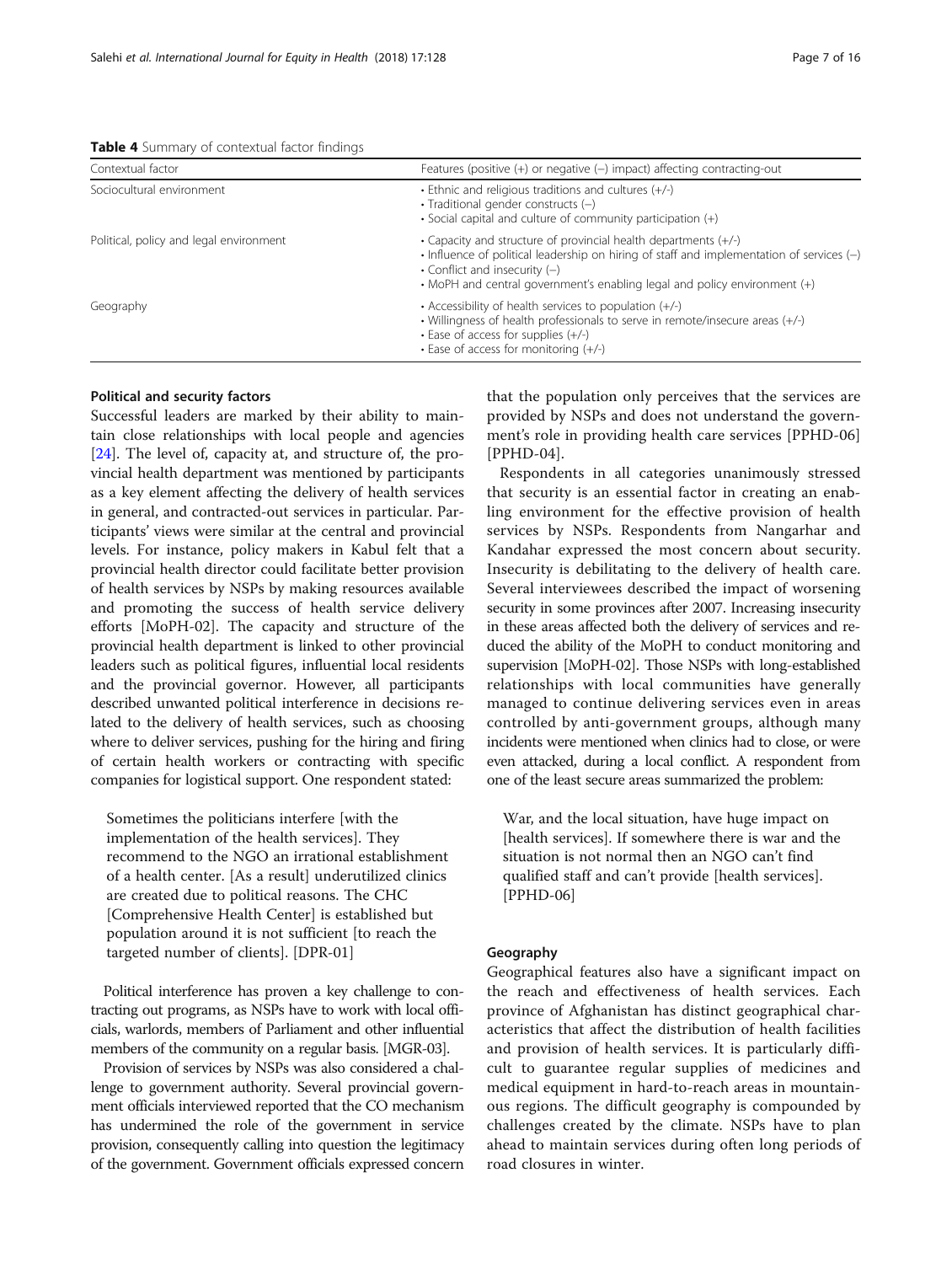Many NSPs, therefore, prefer to provide services in regions that are easier to access. NSPs with contracts to deliver health services in regions with harsh geography need to develop innovative strategies, in particular to incentivize recruitment and retention of health professionals willing to work in difficult conditions. Several participants from NSPs mentioned instances when they had to offer more benefits to get staff to accept positions in hard-to-reach areas. This was particularly the case for female doctors, whose packages might include also hiring the doctor's husband, providing hardship payments and offering special vacation opportunities [PMGR-03]. One participant described that:

NGOs' salary rates are according to geographical grading. It's different in different provinces. The hard-to-reach areas and conflict-affected areas have more salary. [HW-303]

Contextual factors lay the foundation on which institutional responses are built and in terms of which the contractual factors are defined.

#### Contractual factors

The category of contractual factors includes various aspects of the contracting mechanism: types of services covered, contract formality, contract duration, contractor selection, specifications of requirements, processes of contract implementation, output and outcome indicators and finally the contract payment mechanism.

## Types of services

Respondents were generally able to describe the main types of services contracted out by the government to NSPs (including BPHS and the Essential Package of Hospital Services (EPHS)) and those provided directly such as provincial hospital services. One focus group agreed:

[The] Basic Package of Health Services provided in [our] province includes all the BPHS components, such as maternal and neonatal health services, immunization and child health services, public nutrition, control of communicable diseases services, mental health and disability health services, and pharmaceutical services. There is also EPHS, which provides secondary health services through the regional hospital in [a neighboring] province. The EPHS is a contracting-in mechanism in [our] province. [FGD-02]

Some respondents also mentioned contracting of capacity building programs and research projects.

#### Contract formality

MoPH policy makers expressed generally favorable perspectives on the contracts in the CO mechanism. Several respondents mentioned that the selection process established for CO and the creation of the Grants and Contracts Management Unit (GCMU) have become examples that other national sectors seek to follow [MoPH-02] [PPHD-02]. From the outset, the BPHS program has emphasized formality in its contracts. They require NSPs to abide by all governmental laws (after undergoing a rigorous selection process). These strictures enabled the NSPs and the government alike to trust each other, and fostered reliability of the services.

## Contract duration

Both NSP managers and MoPH officials interviewed noted that contract durations differed by donor, and that contracts were commonly extended beyond the original contractual agreement. While the initial contract durations ranged from 18 to 36 months (with an average of 26 months), extensions lengthened them. One MoPH official explained:

[The durations] are different, normally between two and three years. But these [contracts] were extended. Even if it is for three years, it is subject to the evaluation by the [third party] organizations. Performance review is a condition for the extension. There were extensions up to five years. The PCH [partnership contracts for health], for instance, started in 2009 and in the second year it was evaluated and extended to the third, and finally it was extended to five years. The small project [non-BPHS] did not last more than six or seven months. [MOPH-02]

Respondents had mixed reactions towards the extensions. Some argued that the extensions of contracts had a positive effect on service delivery by preventing disruptions that would occur with another long tendering process. This view was supported by NSPs, who stressed that the longer an NSP worked in a given location, the stronger their relationship with the community [PMGR-02]. However, others presented a different viewpoint. This view was widely expressed by provincial MoPH authorities, who reported that following an extension the NSPs tended to relax, undertaking fewer quality improvement efforts or innovations [PPHD-05]. Another concern raised about contract extensions was that they reduce competition, undermining its benefits.

#### Contractor selection and parties to the contracts

Funding for the contracts comes from multiple donors with the MoPH now serving as the purchaser; in the earlier stages of the CO program, donors interacted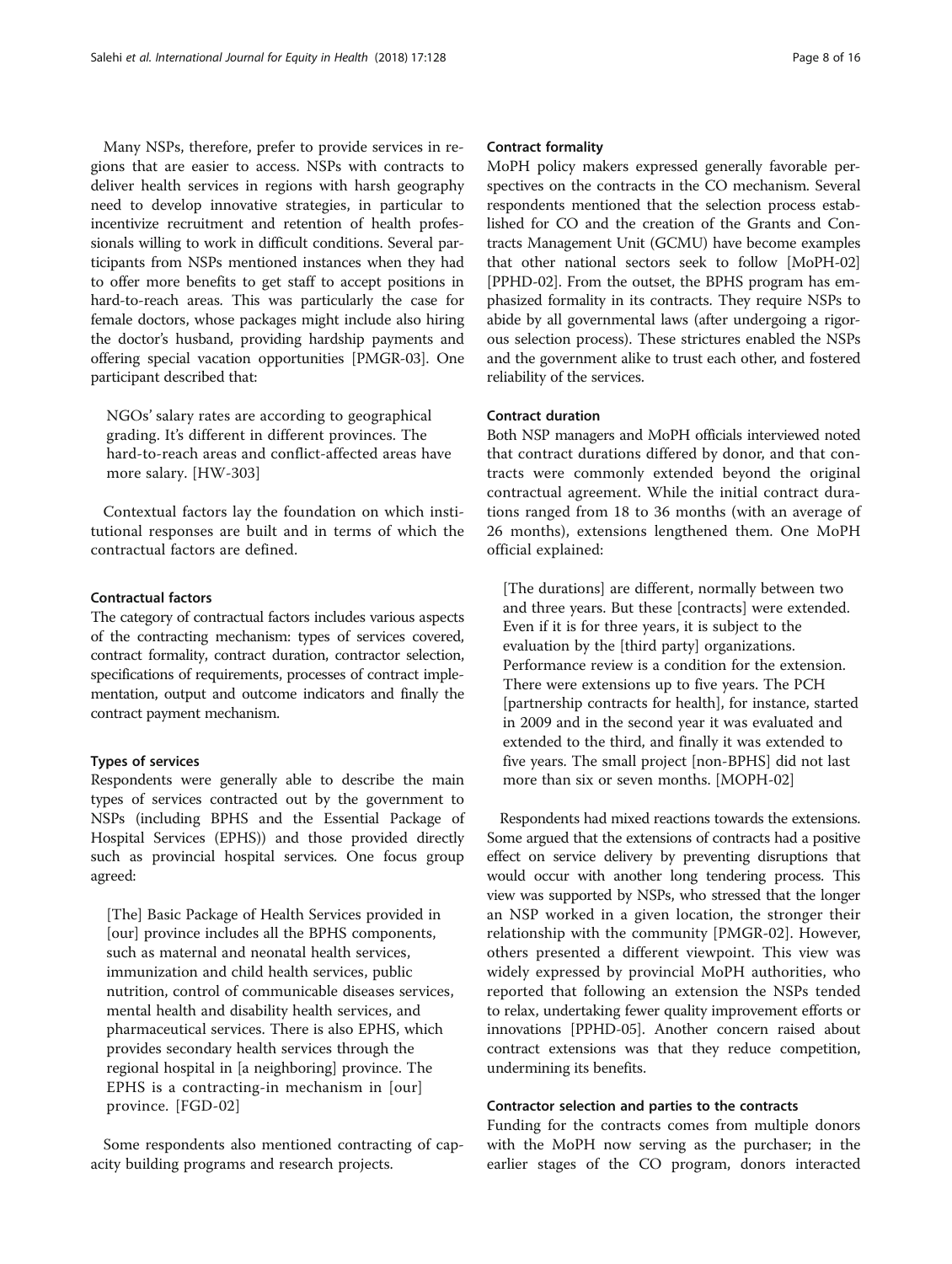directly with NSPs believing that the government lacked the requisite capacity for financial management and procurement. Indeed, some donors temporarily used their own mechanisms for procurement of NSPs until the government's procurement capacity was ready to manage a large program like the BPHS [PPHD-01]. Once the MoPH had developed the capacity to handle procurement for large scale programs, a unified system was developed with the leadership of the MoPH. This transition occurred gradually, beginning with the 2003 transfer to GCMU of contract management for all the World Bank funded provinces. In 2010 USAID delegated its contract manage-ment to the MoPH, as did the EU in 2013 [[5\]](#page-15-0).

The study reviewed the contract specifications from the MoPH. According to these documents, the process for contracting out to NSPs is well-designed and clear. The process is governed by the MoPH with active participation from relevant stakeholders, including provincial health directors. A selection committee (GCMU officers, provincial health director, UN agency representative and MoF representative) reviews and awards contracts, while the administrative aspects are managed by GCMU.

While the process seemed clear on paper, interviewees expressed concerns. Some respondents suggested that there was little real competition. Some felt that the participation of provincial health directors was merely symbolic; moreover, MoPH officials at both central and provincial levels expressed concern that a small number of Provincial Public Health Directors (PPHDs) were unable to be impartial.

#### Specification of contract requirements

BPHS and EPHS documents specify the services to be provided by NSPs. They detail the requirements for all processes, inputs and monitoring, as well as targets for outputs and outcomes. Among our respondents, MoPH managers, donors and central NSP managers had more precise knowledge of these details than health workers and provincial managers.

## Implementation of contracted services

The process for implementing health services is specified by the BPHS implementation guidelines. Each contract includes a log frame and approved and agreed-on indicators that help guide implementation and monitoring and evaluation of the performance of NSPs. Thus there is a common understanding between the government purchaser (MoPH) and the NSP contractors about what types of services are to be provided and how they should be implemented [MoPH-03].

In this study, all groups of respondents demonstrated high levels of awareness of performance specifications and most discussed performance indicators. The responses from NSP employees in particular showed that these indicators play a meaningful role in ensuring that services are delivered per the plans and expectations of the contracts [PMGR-01],[PMGR-02],[PMGR-03],[PMGR-04], [PMGR-05],[PMGR-06].

## Output and outcome indicators

Each contract includes specific and clear target output and outcome indicators. These contribute to transparency and clarity on how to measure activities and facilitate quantification of the services provided by NSPs. Output indicators may include number of health workers trained, number of health education sessions conducted or number of institutional deliveries. Output targets are based on the population of a basic health center (BHC) or clinic catchment area. Provincial targets are set using provincial population data. Outcome indicators are captured and measured separately by third party evaluators using the Balanced Score Card (BSC). The BSC has six domains [[25](#page-15-0)]. (Additional file [1](#page-14-0) provides information on BSC performance over time for each of the six provinces examined in this study).

Outputs are the primary focus for USAID-funded contracts, which reimburse NSPs for services delivered. This payment system facilitates evaluation, as data are reported. The World Bank -contracts and the current System Enhancement for Health Actions in Transition (SEHAT) program, on the other hand, are based on lump-sum contracts and emphasize outcome indicators. One Ministry official explained:

The three donors have had different performance indicators. For USAID, input process and output and outcome indicators were used. We had a datasheet that contained both output and outcome indicators. The World Bank had more focus on outcome indicators and did not emphasize process or inputs. EU was in between, with a tendency towards outcomes. [MOPH-02]

#### Contract payment mechanism

As noted, two mechanisms have been used to pay contracted NSPs: lump-sum payment and cost-reimbursable payment. The World Bank funded projects were contracts with a lump-sum payment mechanism, as one respondent described:

The contract was lump-sum, with some flexibility in movement across the budget lines. The staff is provided with salary and money for some other items, such as running cost, maintenance and emergency medicine. [PMGR-04]

The cost-reimbursable payment mechanism, on the other hand, is the main model under USAID. In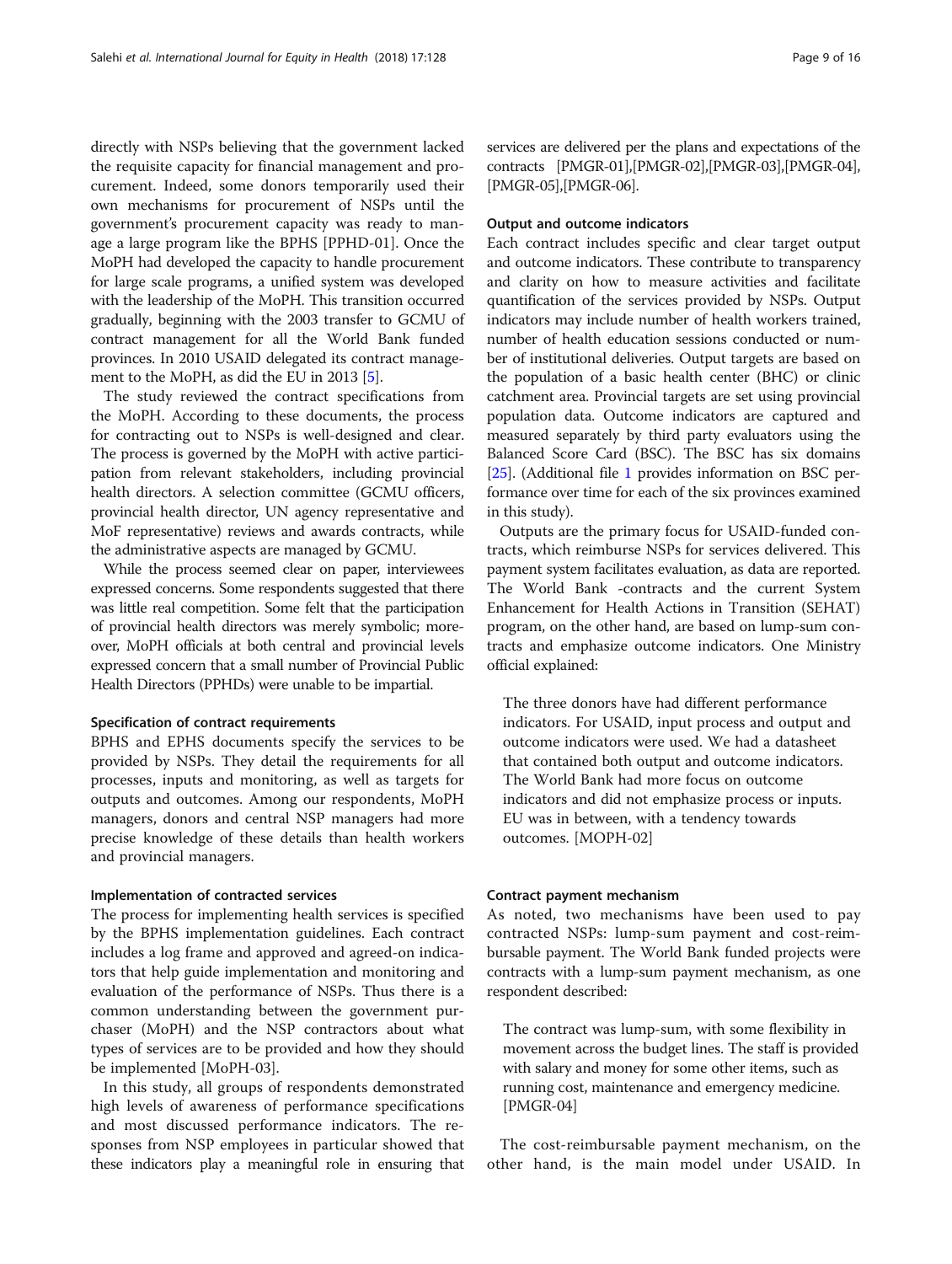USAID-supported provinces, payments were made based on reported outputs.

The EU contracts fell between the two distinct models. They were cost-reimbursable, but with a greater focus on performance outcomes rather than inputs and outputs.

NSPs managers we interviewed expressed preferences for the lump-sum mechanism, which they see as offering more flexibility and less rigorous reporting and monitoring [PMGR-02, FGD-01]. However, this mechanism risks making evaluation using reported data more difficult. Respondents from the government, therefore, generally preferred a reimbursable mechanism, which entails more scrutiny and closer supervision of the NSPs [MOPH-02, PPHD-05].

The choice of payment mechanism can affect performance. With lump-sum payments, NSPs have more freedom in terms of their implementation processes. They have latitude to initiate innovative approaches to attain the contractually agreed upon outcomes. However, it also creates more opportunities to diverge from the contract.

With the launch of the SEHAT program (2013), however, all payment mechanisms are lump-sum. However, "lump-sum" may mean different things to different partners. One respondent highlighted this conundrum:

Everyone talks about lump-sum mechanism but still there is not enough clarity about it. NGOs have their own definition where they want more freedom and flexibility, while MoPH has its own definition trying to make NGOs more accountable. Both parties should come together and decide what they mean. [MoPH-02]

Frontline health workers understood "payment mechanism" in reference to their salaries, regardless of the contract model used to support the payroll. One provincial worker described:

The payment mechanism for the employees is working in such a way that first the reports from the health facilities are collected by the NGO. Then, the reports are analyzed and the financial report is prepared and finally, the employee payment is deposited into their bank accounts on a monthly basis. In the past, this payment mechanism was different. The staff payments were processed in the form of a cash transfer.

The payment systems for employees have evolved. In the first few years, NSPs determined salaries based on their budgets. In 2005, a national salary scale was established by the MoPH that standardized payments across the provinces and organizations. Most health workers interviewed thought that a Results-Based Financing (RBF) approach would be more appealing than a fixed salary,

because they would get both a basic standard salary and extra payment based on performance [HW-05].

The contractual factors establish parameters for how contractors respond to contextual factors, and set limits within which the institutional factors operate.

## Institutional factors

We classified institutional factors in two categories: internal responses (created by either the purchaser or the contractor) and external responses [\[21](#page-15-0)]. Internal responses are further divided into three sub-categories: 1) managing inputs, 2) managing outputs and outcomes, 3) performance monitoring. External response sub-categories are: 1) provider market and 2) public service.

#### Internal institutional factors

#### Managing inputs, outputs and outcomes

These factors address NSPs' various approaches to using the inputs they receive under the contract to implement health services. Human resources management, our respondents reported, is a pivotal and highly challenging aspect of contract management for NSPs [MoPH-02, MoPH-03, PMGR-01, PMGR-02]. While national regulations and contract specifications exist to regulate hiring (and firing) of staff employed under the contract, some flexibility exists and further exceptions can be made. This enables NSPs to avoid lengthy government human resource management procedures, resulting in more efficient provision of quality health services. The contracts oblige NSPs to provide a list of key staff to the MoPH in advance; field officers and health workers must be recruited as soon as possible once the project starts. NSPs are responsible for filling vacancies and planning coverage for staff vacations [PMGR-01].

Health workers' commitment to the project has been a persistent challenge. Despite the fact that the number of health workers trained has increased exponentially in all categories (doctors, nurses, midwives and others) since 2003, the country continues to face a shortage of health human resources. NSPs are authorized under their contracts to offer relatively high salaries based on the National Salary Policy; however, the rate of staff turnover was high in some provinces. As mentioned, finding women to fill key field positions proved particularly challenging for NSPs [FGD-01].

NSPs described effective and innovative responses to human resource management issues. One effective strategy was to hire staff from neighboring countries to be deployed in Afghanistan. On other occasions, NSPs consulted with the MoPH to create attractive payment packages for serving in difficult to reach areas [PMGR-04, HW-10].

Equipment and medical supplies are also critical inputs. However, these were less frequently discussed in our interviews. The importance of on-time and regular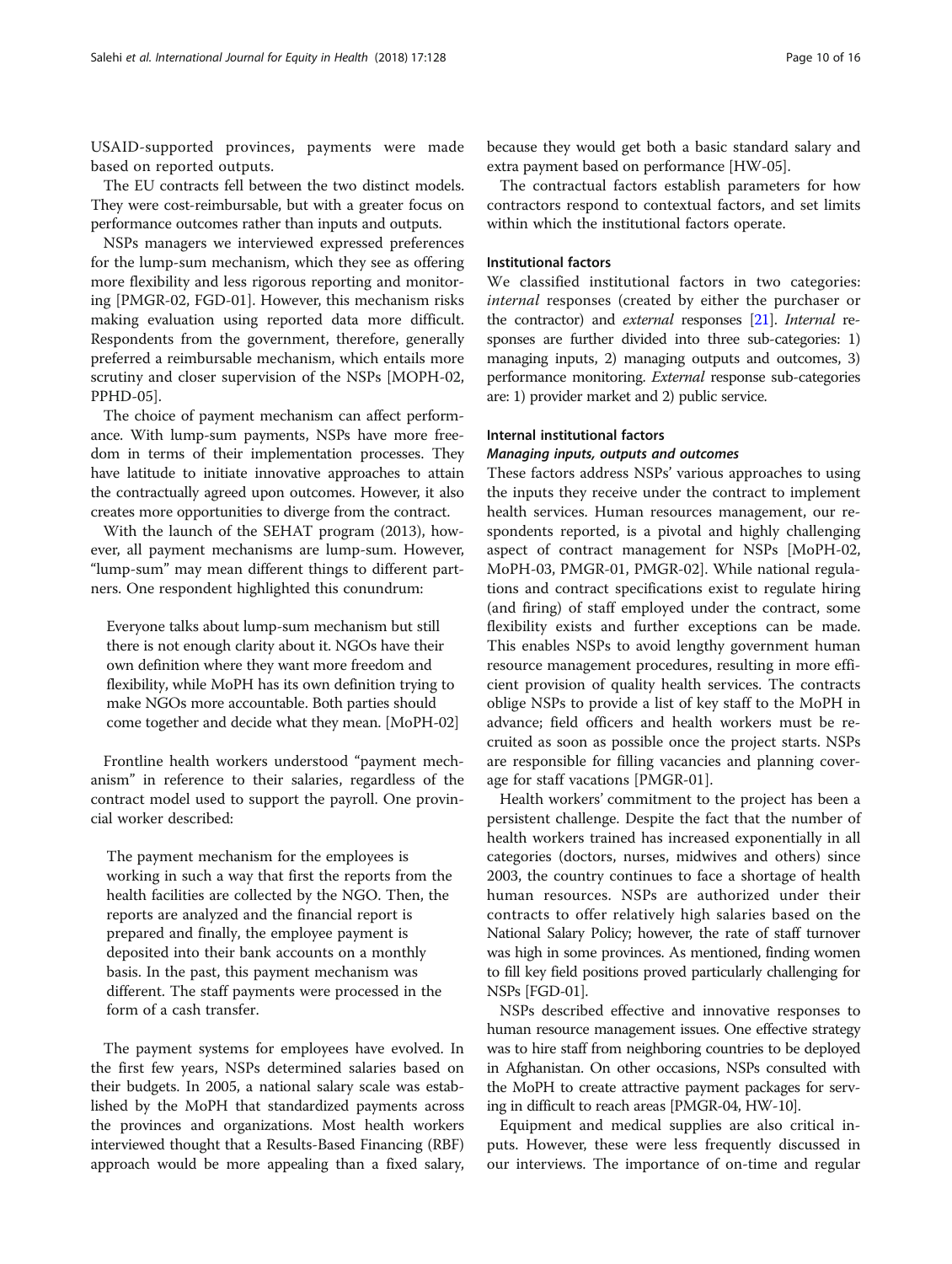supply was noted, as was the key challenge with equipment: maintenance. Although biomedical engineers and companies with post-purchase services are present in Kabul, they generally unavailable outside the capital city. Instruments that break down are not repaired in a timely way, leaving health care providers without important tools. As mentioned in the geography factors, health centers located in hard-to-reach terrains also face seasonal challenges, as NSPs must receive sufficient medical and pharmaceutical supplies to last through the winter [HW-201] [MGR-01].

Pharmaceuticals are vital inputs to health services. The availability of medicines in a health facility is one key indicator of functionality; stock-outs limit effectiveness of health services and undermine patient satisfaction. Respondents reported that the purchase of medicines is a critical issue in the provision of inputs for NSPs. Two mechanisms were used for purchasing medicines. One is the centralized purchasing system recommended under USAID grants. In USAID-funded provinces, medicines were procured from internationally accredited companies by Management Sciences for Health (MSH) or another organization, and distributed to provinces in response to requests from NSPs. This model emphasizes ensuring quality of medicines. The alternative model is a decentralized mechanism that provides NSPs with funds to purchase medicines directly from certified pharmaceutical companies according to criteria provided by the MoPH. This model provides more flexibility for NSPs and reduces the risk of stock-outs [MoPH-02].

Since all provinces were brought under the SEHAT project, all medicines purchases are now decentralized. One respondent, however, felt that the most efficacious mechanism still needs to be determined. While the various donors had different preferences regarding purchasing, representatives of NSPs indicated that they prefer the decentralized system because it allows them to procure pharmaceuticals from the local market on a regular basis [PMGR-09].

Infrastructure is another input that affects the effective provision of services. Because the construction of new health centers is expensive, it is generally not included in NSPs' proposals. This situation originates from two flaws in the contracts' legal framework. First and foremost, NSPs seek to minimize costs to reduce the total budget of their proposals to make them more attractive bids. Second, the procurement policies of both the government and donors discourage infrastructure development. However, in 2003, the USAID provided funding to construct a large number of health facilities across the country. Where government facilities are not available to serve as health centers, some NSPs rent local houses or other buildings and convert them into health facilities. This, according to some respondents, is the most common practice for swift start up.

#### Performance monitoring

Our interviews found that most stakeholders have a positive impression of performance monitoring for contracting-out health services. A national HMIS system and third-party evaluations are included in the contracts to track input, output and outcome measures, as well as to assess overall impact.

The HMIS is based on a set of indicators gathered at the health facility level by frontline health workers, such as the number of deliveries that occurred in the health centers or were assisted by skilled birth attendants and the number of children vaccinated through routine immunizations. However, since the HMIS data are based on self-reports from providers, their quality and accuracy were called into question by some respondents. The new system for HMIS data verification, which involves a third party, received positive feedback from some respondents, who indicated that it is helping to improve the reliability of HMIS data [DPR-02, FGD-01].

A second concern with HMIS data is its usefulness for decision making. Some respondents mentioned that HMIS data are indeed informing decision making at different levels, from the individual health facility to the ministerial level. One policy area in which HMIS data is considered to be highly valuable is in the rationalization of distribution of health facilities. HMIS data provide information to help assess whether, considering both the investment costs and the needs of communities, proposed locations or functionality levels of new health centers are rational.

Respondents reported that NSPs have also created systems to utilize collected data in improving the delivery of health services at different levels. Data collected from clinics are analyzed and presented back to health facility managers on monthly and quarterly basis. Any indicators that have not been achieved are highlighted and corrective measures discussed. For instance, if the number of deliveries in a facility is low, the NSP conducts a follow-up assessment to understand why. This informs decision making on how to address problems so corrective measures can be integrated in the plans for the next cycle.

In summary, the MoPH in collaboration with donors and its development partners has established a comprehensive, intensive and responsive HMIS to measure and provide timely feedback on the contracted NSPs' performance on indicators. Some concerns remain about the quality of the data and the efficiency of monitoring and evaluation (M&E) processes. However, on the whole the system covers all aspects of the project and is well integrated, thus constituting the backbone of CO for health services.

#### External (provider market) responses to the scheme

The CO approach to health service delivery has affected three provider types: not-for-profit NSPs, for-profit NSPs and the government. Because health services have been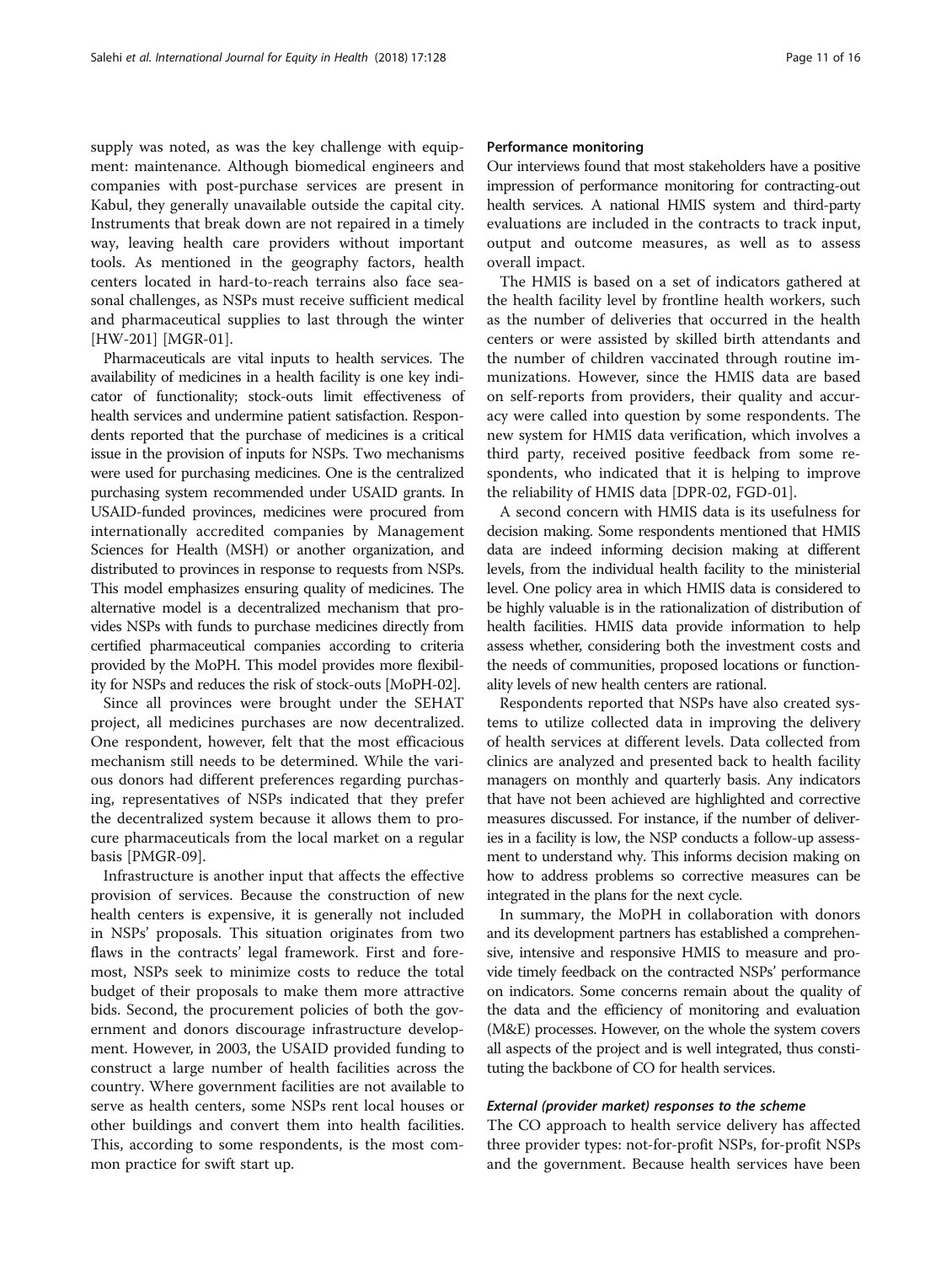contracted out only to not-for-profit organizations thus far, the first category is discussed in more detail than the other two.

#### Not-for-profit NSPs

Most of the interviewees agreed that CO has improved competition and quality among NSPs delivering health services in Afghanistan. Previously, each NSP had its own donors and catchment areas, and they paid little attention to competing with each other. The advent of the CO process revolutionized the provider market and drastically changed the context. NSPs now had the opportunity to apply for BPHS contracts for specific locations and periods of time, while the funding from all donors was aggregated in one basket fund and channeled through one bidding mechanism.

One positive outcome of the shift to CO has been the provision of growth opportunities to new and local NSPs. Local NSPs are increasingly winning bids, as one respondent described:

For example, in the beginning [before the start of outsourcing health services], there were few organizations in the health sector [with the capacity] to manage health facilities, but now by contracting out there are many local NGOs who could properly manage around 90 health facilities at a time. [PMGR-06]

Our study revealed two perspectives on the roles of NSPs in Afghanistan. One perspective expressed by NSP managers and some MoPH officials focused on the positive outcomes and impact of health services delivered. In contrast, however, some MoPH provincial staff expressed antagonism towards NSPs, referring to cases when NSPs did not fulfill their requirements effectively or efficiently [PPHD-05].

Thus while some see the increase in the number of NSPs as a positive outcome, others remain skeptical and concerned about having too many NSPs in the market. The debate is currently of paramount significance, as local public health departments have begun arguing that the government should contract with the public health directorates at the sub-national level, instead of NSPs, for service delivery. At the same time, debate is occurring at the cabinet level regarding the merits of the CO process and the option to switch to a contract-in mechanism [FGD-01]. One interviewee expressed reservations about the motivations of some involved in the debate:

I have a concern about PPHDs. Although PPHDs are the owners of the projects, they have a negative competition with NGOs [and] they are dissatisfied all the time and show jealousy towards NSPs because they [PPHDs] could not implement such projects. [PMGR-09]

## For-profit NSPs

BPHS has so far never been contracted out to a for-profit company or organization, although there is no regulation against it. The for-profit private sector market has been affected nevertheless by CO of NSPs. Some respondents suggested that for-profit companies have been restricted to providing secondary and tertiary health services in urban settings because they cannot compete with governmentsupported primary health centers in rural areas:

In my province, the for-profit organizations could not grow because most of the services are provided by health centers supported by the government and as a result, there is no place for them. [PPHD-5]

As a result, for-profit health centers remain weak in provision of primary health services. Other respondents felt, however, that the private sector has grown stronger where NSPs failed to provide quality health services. In these areas, patients seek services from the for-profit private sector when they are not well cared for or not satisfied at primary health centers [PPHD-06].

#### Government's response

The impact of the CO program on the Afghan government's capacity and service delivery arrangements were evaluated positively by respondents. Interviewees highlighted two aspects. First, they stated that the program has helped the MoPH prove itself to be a public agency capable of managing large projects at the national level. Second, respondents pointed to improvements made in government capacity to conduct procurement and financial management [FGD-01]. These capacities will enable the government to continue implementing services into the future, as one respondent described:

Contracting-out mechanism had its positive impact at the level of MoPH: its capacity improved in contract management. This system encourages the government to improve its capacity to implement [something] such [as] this project. [PMGR-04]

Some respondents also described how CO has boosted the economy by providing capacity-building opportunities to health workers, creating jobs, supporting local pharmaceutical and medical supply markets, and encouraging competition among providers. Whether the government can and should itself become a competitor,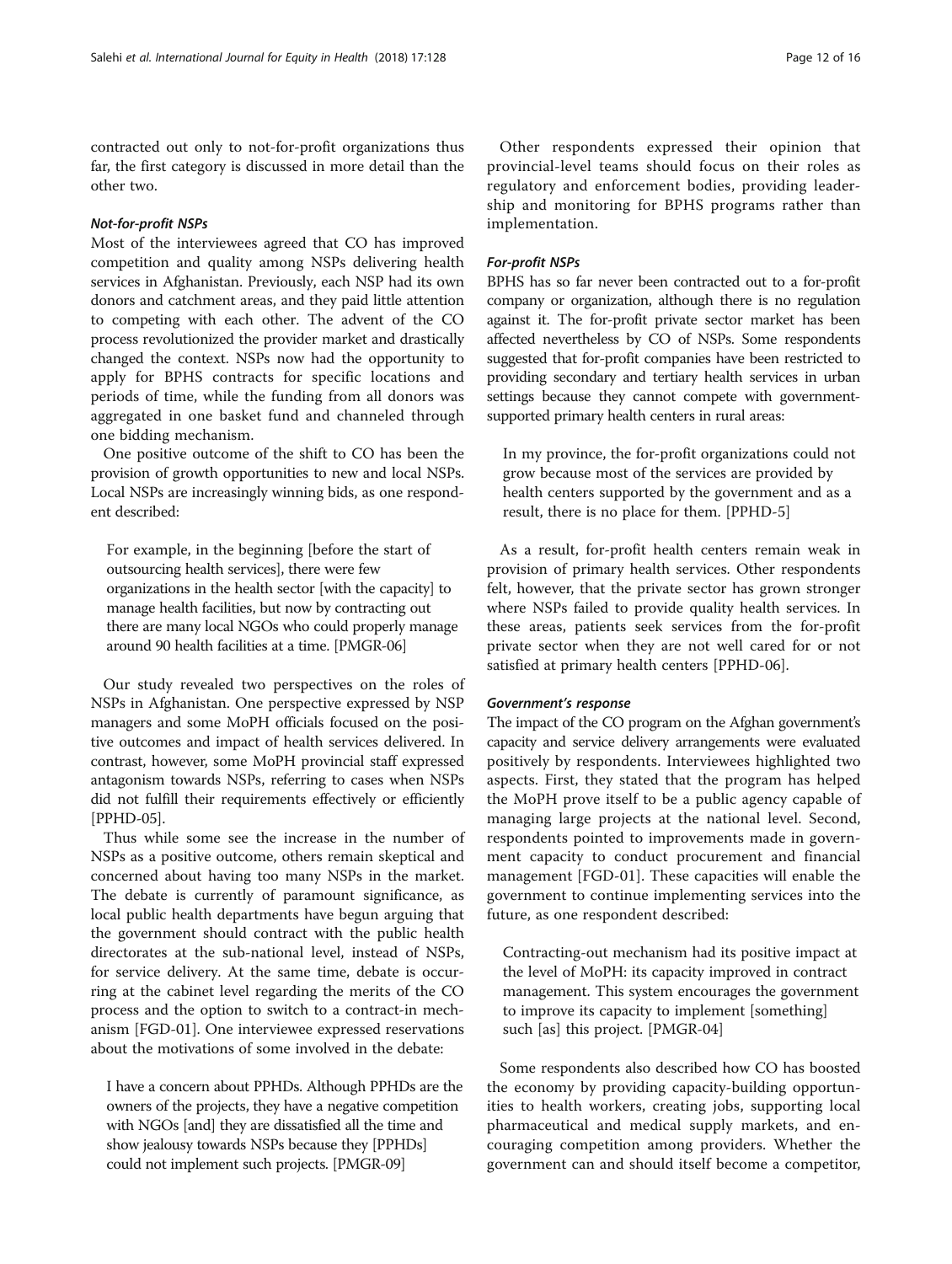providing health services is still under evaluation. It could be a good option in the long run, but for now the MoPH is successfully supporting NSPs to provide health services [MoPH-03].

## **Discussion**

The present study offers a theoretically sound and in-depth qualitative exploration of the contextual, contractual and institutional factors that affect the implementation of contracting out health services to NSPs. These factors form the key elements of a framework used frequently for evaluating contracting of health services [\[21\]](#page-15-0). The framework suggests that interactions among the many factors in the framework can result in better health care delivery, which in turn improves health impact. This study also did not look at health impact directly; however, it projects that the collective impact of these and possibly other factors have had positive impacts on health in the regions of Afghanistan receiving CO services. Maternal mortality and child mortality rates improved considerably from 2003 to 2013. The Afghanistan Mortality Survey (AMS), conducted in 2010, also showed improvements in the overall health of the population compared to the data from a survey in 2002 [\[8,](#page-15-0) [26\]](#page-15-0).

Our findings on how contextual factors affect the contract out process are aligned with others' findings. Mills proposed that the social, economic and political environment can facilitate or restrict a successful CO program [[27](#page-15-0)]. For example, if the legal system, banking system and government procedures are weak, contracting will be difficult [\[27\]](#page-15-0). Another study proposed that the state and private sectors can play an important role in creating a conducive environment for smooth implementation of contracted-out services [\[27\]](#page-15-0). Our study followed Liu et al. by categorizing contextual factors into political, geographical, and economic and sociocultural factors in the external environment [[21\]](#page-15-0). We expanded the external environment to also include climate and security concerns; we recommend that other researchers applying the Liu et al. framework in a post-conflict and/or fragile state also expand their focus to include these or other relevant contextual determinants.

The health care delivery program in Afghanistan was designed to promote equity, focusing on reaching poor people and individuals living in remote areas with health services. However, we found that insecurity (including risk and fear of violence, being killed or kidnapped, and the presence of armed conflict in general) was one of the main factors adversely affecting the CO health services. Similar trends are reported elsewhere. For example, a study of post-conflict health reform in Uganda enumerated insecurity and lack of institutional capacity as predominant factors affecting the process of building up the health system [\[28\]](#page-15-0). Newbrander, Waldman and Sheperd-Banigan emphasized security as a critical determinant for a successful contract-out program [\[29\]](#page-15-0). These authors also point out that conflict areas may require different types of health services from peaceful areas. Our study supports this: the full package of health services has been provided in more secure provinces in Afghanistan, while insecure areas may only receive emergency services.

In Afghanistan, NSPs were needed to support the urgent delivery of health services that the government was not in a position to provide. The legal framework in Afghanistan, paired with support from the government, enabled the initiation and implementation of contracting NSPs [[30](#page-15-0)], although resistance and tension at the outset of the CO scheme were reported. Newbrander et al. reported that some NSPs were concerned about maintaining their independence [\[30\]](#page-15-0); another tension comes from the concern that there is a dichotomy between state-building and delivery of services through NSPs [[30\]](#page-15-0).

Institutional factors, such as management of human resources, also influence the success of CO. Newbrander et al. described human resource management as a central aspect of contracting out  $[3, 5, 9]$  $[3, 5, 9]$  $[3, 5, 9]$  $[3, 5, 9]$  $[3, 5, 9]$ . They suggested that to improve human resources requires establishing collaborations with training institutions and transitioning towards certification/accreditation programs [[10](#page-15-0)]. The shortage of health workers in all categories was reported as a key challenge in our study; however, contracted NSPs have coordinated with the MoPH to identify innovative solutions. Some proved more successful than others—finding female health workers willing to serve in hardship posts remains a significant challenge, as is the supply of pharmaceuticals. The shortage of female health workers has also been de-scribed by the MoPH and others [[3,](#page-15-0) [5](#page-15-0), [9,](#page-15-0) [31\]](#page-15-0).

NSPs and the MoPH have also collaborated to address challenges with other institutional factors such as procurement mechanisms. Stock-outs and low-quality medicines at facilities reduce patient satisfaction and can lead to declines in outpatient visits. Purchasing from local markets through a decentralized mechanism improves the availability of medicines but may undermine quality.

Study participants extensively discussed the institutional approaches to performance monitoring, noting that a significant amount of energy and resources are invested in measuring progress of contracted programs. M&E of the performance of NSPs contributes to accountability and the effective provision of services. The government emphasizes close monitoring of inputs, outputs and outcomes of health services contracted out to NSPs; NSPs have complied with these requirements. At central and provincial levels, the MoPH utilizes various monitoring mechanisms through its M&E department, the HMIS program and GCMU administrative procedures. Independent evaluations conducted by external organizations and based on BSCs are another hallmark of the CO program. NSPs have developed their own M&E systems to comply with their contractual requirements [\[11\]](#page-15-0). Edward et al. emphasized the pivotal role of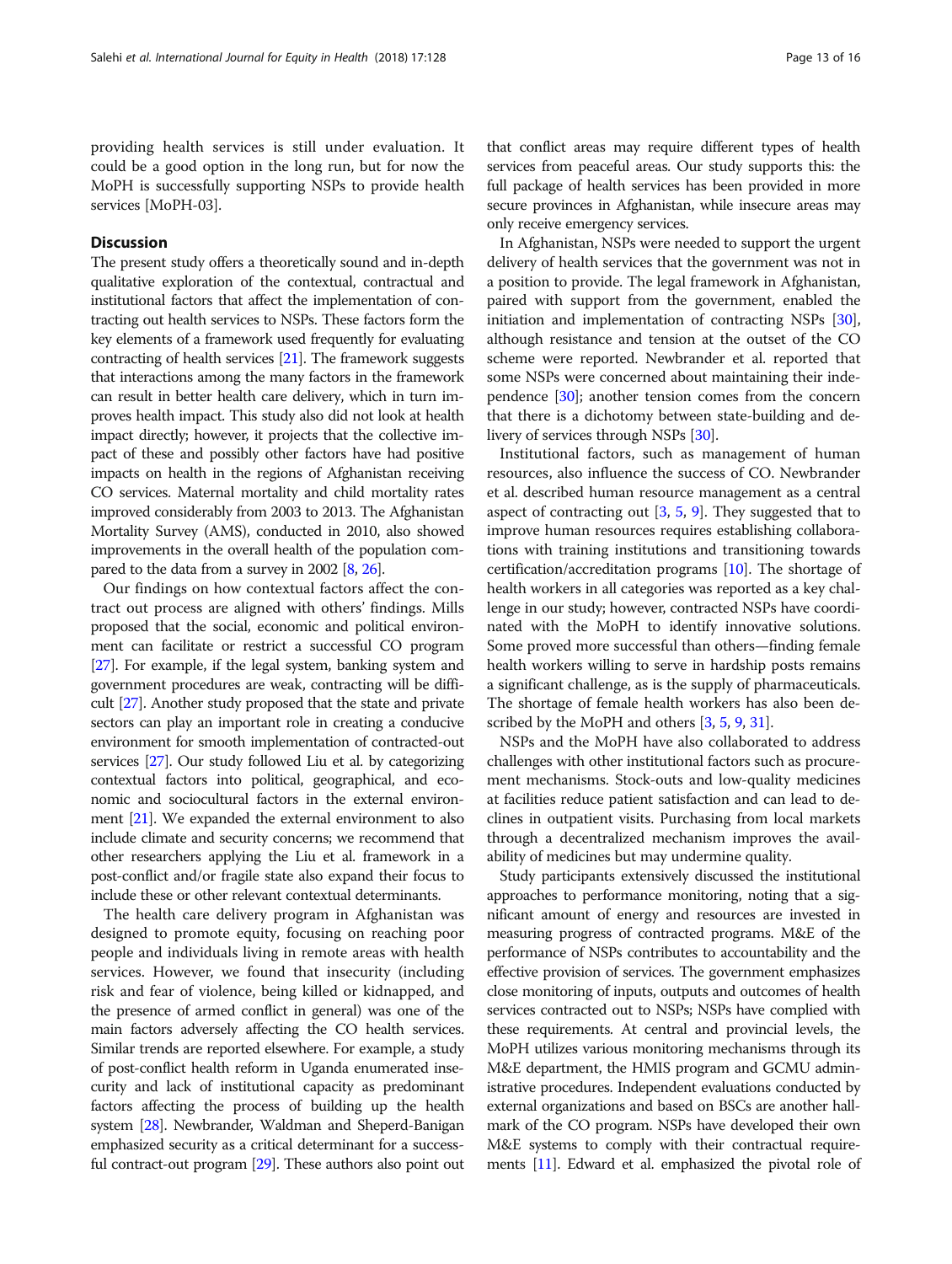BSCs in improving transparency, governance and NSP performance benchmarking [\[32\]](#page-15-0). The important contributions of the HMIS in monitoring NSPs' performance have also been emphasized by numerous authors over the past decade [[3,](#page-15-0) [5,](#page-15-0) [9](#page-15-0), [31](#page-15-0)].

Outside the CO scheme, the health care provider market has been affected by contracting out health services to NSPs. CO created new opportunities and competition on quality and cost of services among the not-for-profit NSPs bidding to provide BPHS and EPHS services. International NSPs have increasingly been underbid by local NSPs, whose administrative and overhead costs are lower. The impact on for-profit health care providers seems mixed. Contracting-out reduced the market share of for-profit organizations providing primary health services, but private clinics and hospitals reportedly remain effective in providing specialized medical services. Contracting out has, as yet, changed little for the government as a health care provider. Except in three provinces, the government is not competing with NSPs to provide primary care.

Liu et al. proposed that contracting out has an impact on contestability in the provider market, improving the environment for competition among providers [\[21](#page-15-0)]. Our findings concur with this in the case of the not-for-profit NSPs providing primary health care. For-profit organizations, on the other hand, focus on secondary and tertiary health services [\[21,](#page-15-0) [33\]](#page-15-0). We suggest further research be undertaken to understand how to better involve the private for-profit sector in the provision of primary health services.

Key recommendations to policy makers for addressing all three sets of factors are presented in Table 5.

#### Limitations

Liu et al. note that systematically understanding the interaction of factors requires comparators [[8\]](#page-15-0); this was beyond the scope of this individual country level analysis. Other limitations related to three aspects of the research process. The study design focused on collecting and analyzing qualitative data to generate an in-depth picture of the contracted health care delivery system in Afghanistan.

| Table 5 Recommendations derived from study findings |  |  |
|-----------------------------------------------------|--|--|

| Recommendations on Institutional Factors                   |                                                                                                                                                                                                                                                                                                                                                                                  |
|------------------------------------------------------------|----------------------------------------------------------------------------------------------------------------------------------------------------------------------------------------------------------------------------------------------------------------------------------------------------------------------------------------------------------------------------------|
| Contract Specification                                     | Hire a third-party to conduct evaluation of the intended outcomes                                                                                                                                                                                                                                                                                                                |
| Contract Formality                                         | · Include clear selection criteria<br>• Establish a unit/mechanism to ensure that the criteria are enforced                                                                                                                                                                                                                                                                      |
| Payment Mechanism                                          | Install a unified and homogenous payment mechanism at the outset                                                                                                                                                                                                                                                                                                                 |
| Recommendations on Contextual Factors                      |                                                                                                                                                                                                                                                                                                                                                                                  |
| Political Context                                          | • Foster political will for initiating and enforcing contracting out – this is the single<br>most important contextual factor<br>• Ensure that political support and an appropriate legal framework exists<br>• Develop mechanisms to limit inappropriate interference by local government leaders                                                                               |
| Geographical Context                                       | Establish a contracting out system that acknowledges, respects and addresses<br>geographical variations and relevant adaptations                                                                                                                                                                                                                                                 |
| Security Context                                           | For a country in a conflict or post-conflict situation:<br>• Ensure that NSPs fully understand the risks of service provision in insecure areas and<br>the difficulties likely to arise<br>• Establish direct and clear communication with all partners and stakeholders on all<br>sides of the conflict                                                                         |
| Recommendations on Institutional Factors                   |                                                                                                                                                                                                                                                                                                                                                                                  |
| Internal Response: Input, output and<br>outcome management | • Explore innovative approaches to recruitment of female health workers to address<br>access issues<br>· Improve pharmaceutical procurement management and monitoring to avoid stock-out<br>and low-quality medicines<br>• Focus on making observable change in the health of communities. Enhance patient<br>satisfaction by monitoring behavior of health workers and managers |
| Internal Response: Performance monitoring                  | • Use multiple triangulation methods to assure quality of data<br>• Establish a single department and system responsible for all performance monitoring<br>• Align monitoring and evaluation mechanisms among NSPs, government and donors                                                                                                                                        |
| External Response: Provider market                         | • Develop and implement policies that prevent a few large organizations from monopolizing<br>health care delivery<br>• Encourage economies of scale by coordinating multiple contracts to any individual NSP<br>· Identify strategies to engage the for-profit sector in the provision of health services                                                                        |
| Overall                                                    | • Consider multiple factors when contracting out to NSPs<br>• Recognize that a universal BPHS policy might not be appropriate across the country;<br>province-specific criteria could strengthen implementation                                                                                                                                                                  |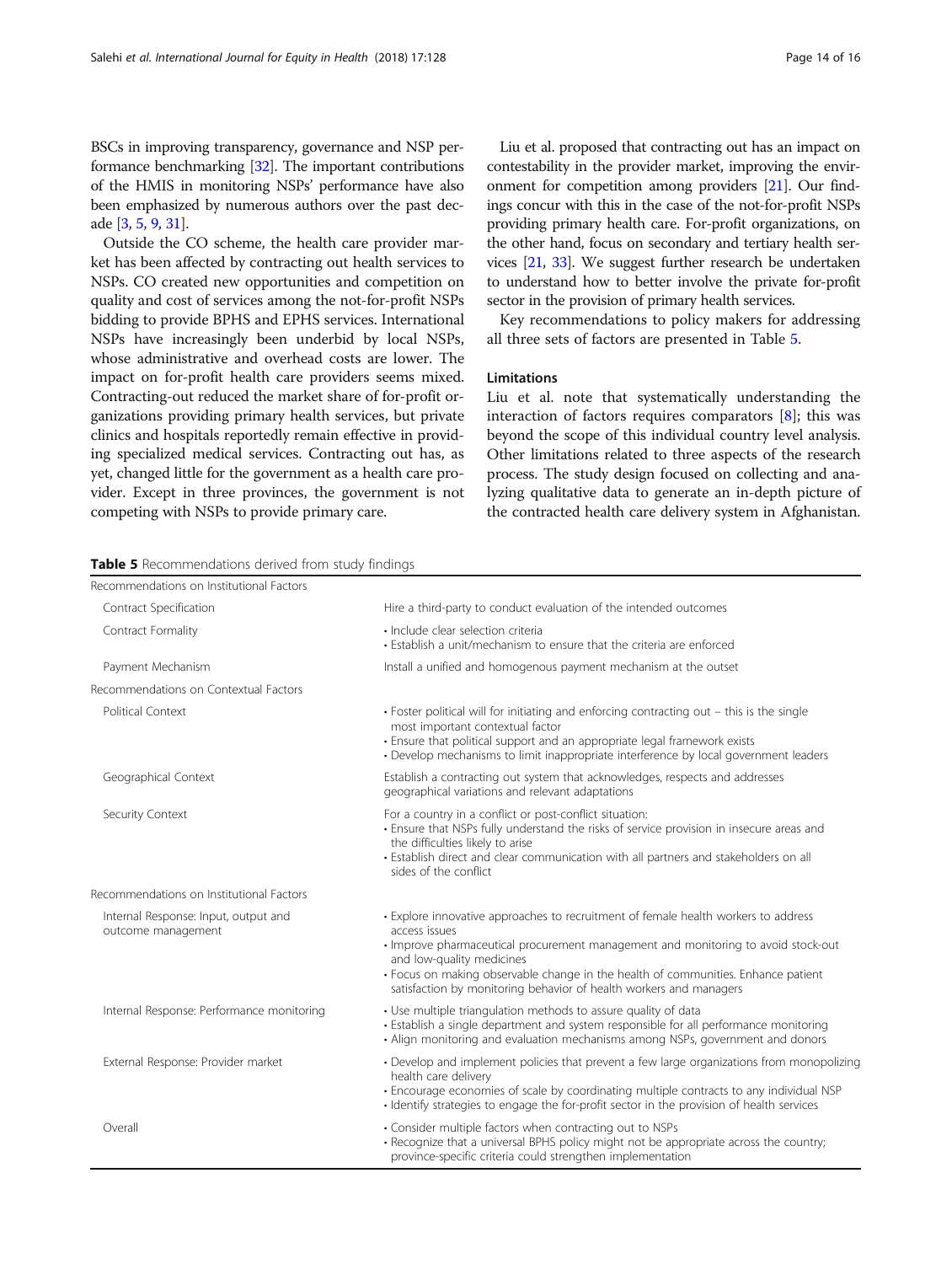<span id="page-14-0"></span>However, the findings could also have been triangulated with quantitative data, in particular to understand the CO program's outcomes.

Execution was limited by insecurity, the geographic size of the catchment areas and difficulties posed by transportation. Further, given time and resource limitations, the qualitative research design used purposive sampling of provinces and participants in order to capture a breadth of experiences in terms of payment mechanisms, contracting processes and KIs' roles. However, we cannot make claims about how common or widespread any of the perspectives were. During data collection, we faced particular challenges when interviewing PPHDs. In some cases, they lacked institutional memory about contracting out, while others were not reachable. In an exceptional case, one director of health was interviewed while hospitalized and recovering from a roadside explosion.

Finally, our main objective in this study was to present a description of the factors influencing a specific intervention. However, analyzing interactions among the factors proved beyond of the scope of this study. Future studies are recommended to delve further into this.

Our relatively narrow case study on the BPHS allowed us an in-depth view of the factors that affect NSPs' performance. We omitted discussion of the contracting-out of EPHS or other programmatic, training and research services. We sought to highlight this gap by mentioning them in the background section, and recognize that they present areas for additional research.

## Conclusion

Contracting-out to NSPs to provide the BPHS has been a successful strategy in Afghanistan that is influenced by many factors. We recommend that the MoPH considers various factors beyond the BPHS specifications when developing contracts to deploy NSPs. In particular, a universal BPHS policy may not work equally well in all provinces. Province-specific criteria for selecting and contracting NSPs could strengthen BPHS implementation. In addition, awarding multiple contracts to a single NSP may lead to a monopoly, resulting in inefficiency. We recommend that the MoPH explores engaging with the private for-profit and government sectors for BPHS service provision in order to engage a wider range of stakeholders, with their own innovative and creative approaches, to reach all Afghan citizens with accessible quality primary health care services.

## Additional file

[Additional file 1:](https://doi.org/10.1186/s12939-018-0847-4) Health systems performance by province. (DOCX 759 kb)

## Abbreviations

AHSPR: Alliance for Health Systems Policy and Research; AMS: Afghanistan Mortality Survey; BHC: Basic Health Center; BPHS: Basic Package of Health Services; BSC: Balanced Scorecard; CHC: Comprehensive Health Center; CHW: Community Health Worker; CI: Contract In; CO: Contract Out; COI: Co-Investigator; EPHS: Essential Package of Hospital Services; EPI: Expanded program of immunization; ERC: Ethical Review Committee; EU: European Union; FGD: Focus Group Discussion; FI: Field Investigator; GCMU: Grant and Contract Management Unit; GLICS: Global Innovations Consultancy Services; HMIS: Health Management Information System; IIHMR: Indian Institute for Health Management Research; IRB: Institutional Review Board; JHU: Johns Hopkins University; KII: Key Informant Interview; M&E: Monitoring and Evaluation; MoPH: Ministry of Public Health; MSH: Management Sciences for Health; NGO: Non-Governmental Organization; NSP: Non-State Provider; PBI: Performance-Based Initiative; PI: Primary Investigator; PPHD: Provincial Public Health Director; RBF: Results-Based Financing; RC: Research Coordinator; SEHAT: System Enhancement for Health Actions in Transition; USAID: United States Agency for International Development; WB: The World Bank; WHO: World Health Organization

#### Acknowledgements

The authors are grateful for the brave work of our data collection team, who travelled to different parts of Afghanistan and collected quality data. The authors would like to thank Anya Guyer for her extensive editing which greatly improved the paper.

#### Funding

The study was conducted by the Global Innovation Consultancy Services (GLICS) through a grant from the Alliance for Health Policy and Systems Research (AHPSR), WHO, with support from the International Development Research Centre (IDRC), Canada, and the Rockefeller Foundation.

#### Availability of data and materials

Please contact authors to request data.

#### Declarations

The study was reviewed and approved by two institutions. It was approved by World Health Organization (WHO) Ethical Review Committee (ERC) on December 19, 2015 and by the Afghanistan Institutional Review Board (IRB) on February 29, 2016.

#### Authors' contributions

All authors participated in the conceptualization and writing of the manuscript. AS and ATKS conducted the interviews and data analysis and wrote the first draft. KC provided writing and analytic support. NA and KR reviewed and edited the manuscript. All authors read and approved the final manuscript.

#### Consent for publication

Not applicable

#### Competing interest

The authors declare that they have no competing interests.

#### Publisher's Note

Springer Nature remains neutral with regard to jurisdictional claims in published maps and institutional affiliations.

#### Author details

<sup>1</sup> London School of Hygiene and Tropical Medicine, London, UK. <sup>2</sup>The University of Arizona, Tucson, AZ, USA. <sup>3</sup>Centre for Global Child Health, The Hospital for Sick Children Toronto and the University of Toronto, Ontario, ON, Canada. <sup>4</sup> Bloomberg School of Public Health, Johns Hopkins University, Baltimore, MD, USA.<sup>5</sup> Fairbanks School of Public Health, Indiana University-Purdue University Indianapolis, Indianapolis, USA.